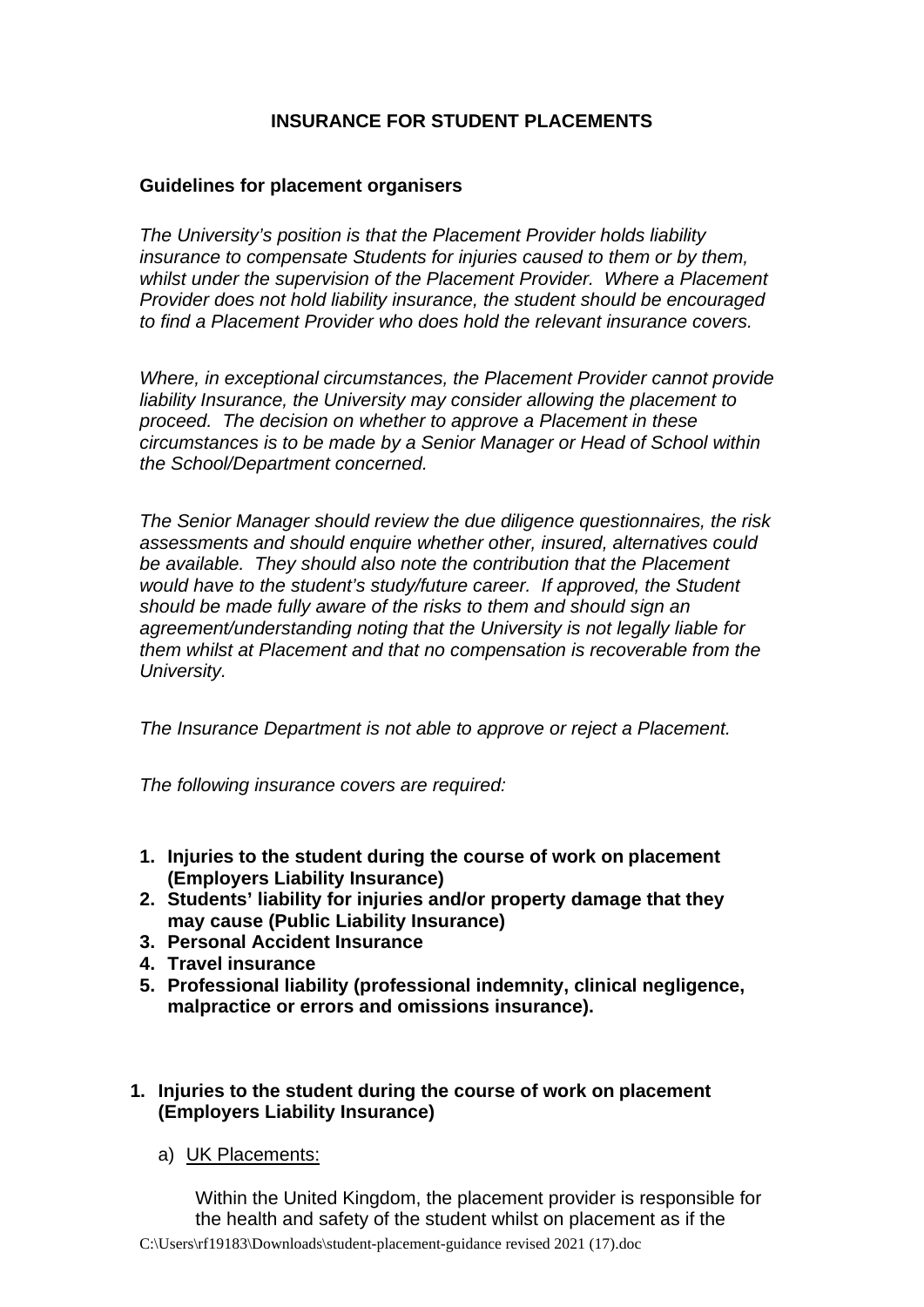student were their employee<sup>1</sup>.

Most employers are required to hold Employers Liability (EL) insurance2. There is an agreement among the UK insurance industry that work experience persons will be regarded as employees by all UK insurers and covered by EL policies.

Alternatively, the Placement Provider may be able to extend their Public Liability Insurance to cover injuries to the work experience person.

The University's Insurance cannot cover the activities or the legal liability of another organisation. Therefore, placement organisers at the University must require Placement Providers to hold Employer's Liability insurance (or extended Public Liability Insurance as noted above).

*Some employers are exempt from the compulsory insurance requirement. Notably these include government bodies and family operations. This particularly affects placements by the Vet School as some small farms are still run as family operations and may have no EL cover; equally some vets still operate as one-person businesses with a family member providing administration.* 

*Government departments may seek to contract out of their legal responsibility for the health and safety risk to placement students and transfer the risk (and the need for EL insurance) to the University. Another example from the Vet School, is the Veterinary Laboratories Agency in Northern Ireland (for abattoir visits) where the VLA insists that the University indemnify them for the EL risk to our students on placement.* 

# b) Overseas Placements:

In countries with little legal protection for workers or where Placement Providers refuse to take responsibility for accidents occurring during work activities, the University has arranged limited personal accident insurance. However, cover does not extend to sickness, nor does it offer compensation for injuries etc. (compensation for injuries etc can run into £millions). Students may want to take out their own Personal Accident insurance in addition to the University insurance, however, the University cannot offer advice about this.<sup>3</sup>

A few countries may require Employers Liability (or Workers' Compensation) insurance to be placed locally. A notable example is Australia. This is also the case in certain states of the USA (e.g. Colorado). The University cannot arrange this cover, so unless the Placement Provider will arrange the necessary cover, the placement **cannot** go ahead.

There is no legal liability on the University and our liability insurance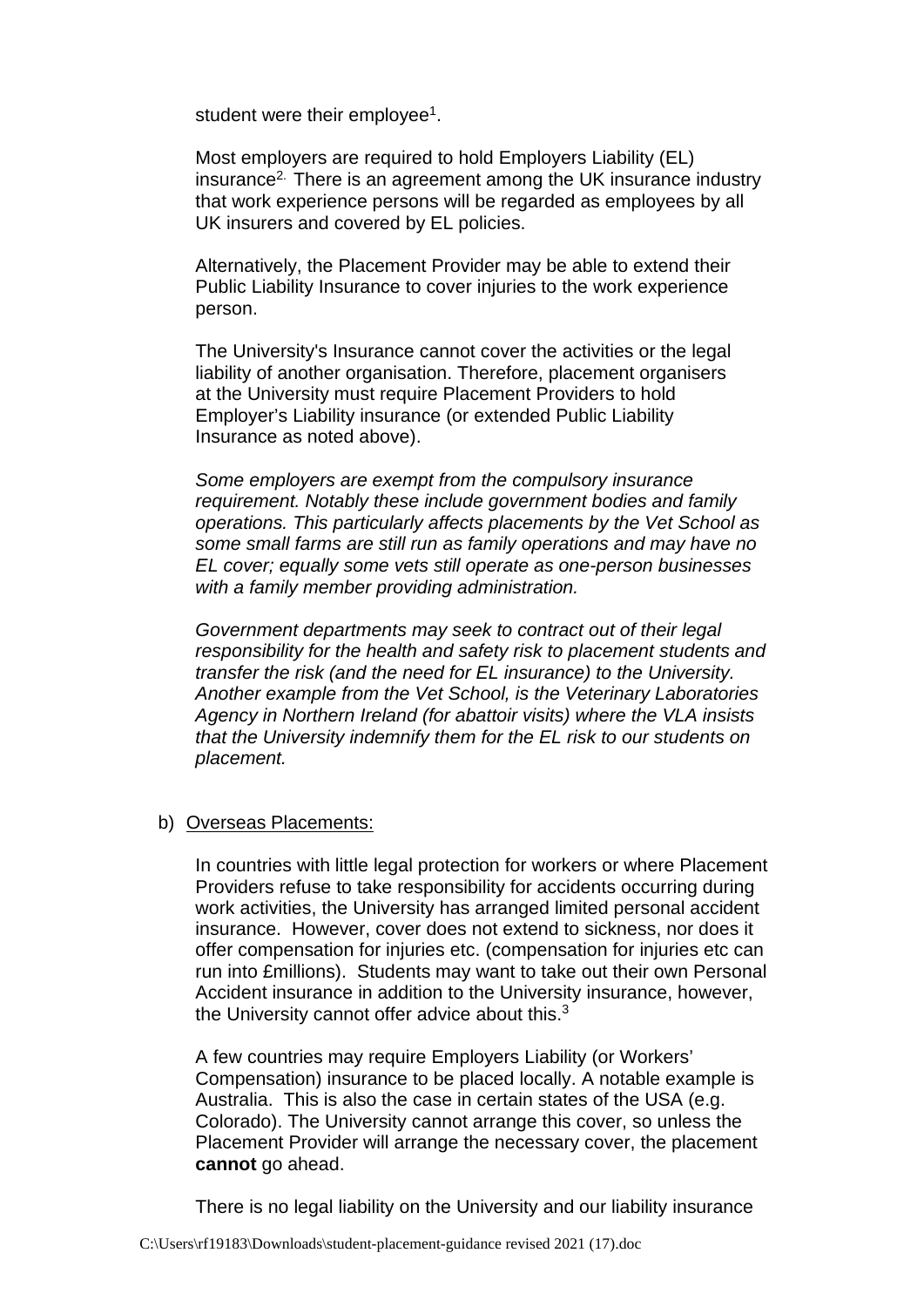will not respond. Therefore, placement organisers at the University should require Placement Providers to hold Employer's Liability (Workers Compensation) insurance (or extended Public Liability Insurance as noted above).

# **2. Students' liability for injuries and/or property damage that they may cause (Public Liability Insurance)**

## a) UK placements

Within the UK, employers are normally responsible for the negligent acts of their employees, including students on placement. If such acts cause injury or damage to others, the liability will be covered by the Placement Provider's Public Liability Insurance. There is no legal liability on the University and our insurance will not respond.

#### b) Overseas placements

As with UK Placements, where an Overseas Placement Provider does not hold liability insurance, the student should be encouraged to find a Placement Provider who holds the relevant insurance covers.

The University has arranged limited personal accident insurance. However, cover does not extend to sickness, nor does it offer compensation for injuries etc. (compensation for injuries etc can run into £millions). Students may want to take out their own Personal Accident insurance in addition to the University insurance, however, the University cannot offer advice on the suitability of personally arranged insurance. 3

# **3. Personal Accident Insurance:**

The University has arranged limited worldwide Personal Accident insurance for students whilst engaged in an approved University activity including authorised placements.

This insurance provides lump sum payments in the event of catastrophic accidental injury. It does not cover compensation through injury or the like, nor does it provide any cover for sickness.

Students should review the cover and if they feel it is does not meet their needs, they should purchase private insurance to top up the University cover.

Details are at: [http://www.bristol.ac.uk/secretary/insurance/information-for](http://www.bristol.ac.uk/secretary/insurance/information-for-students/#pai)[students/#pai](http://www.bristol.ac.uk/secretary/insurance/information-for-students/#pai)

Where students are members of certain affiliation groups, such as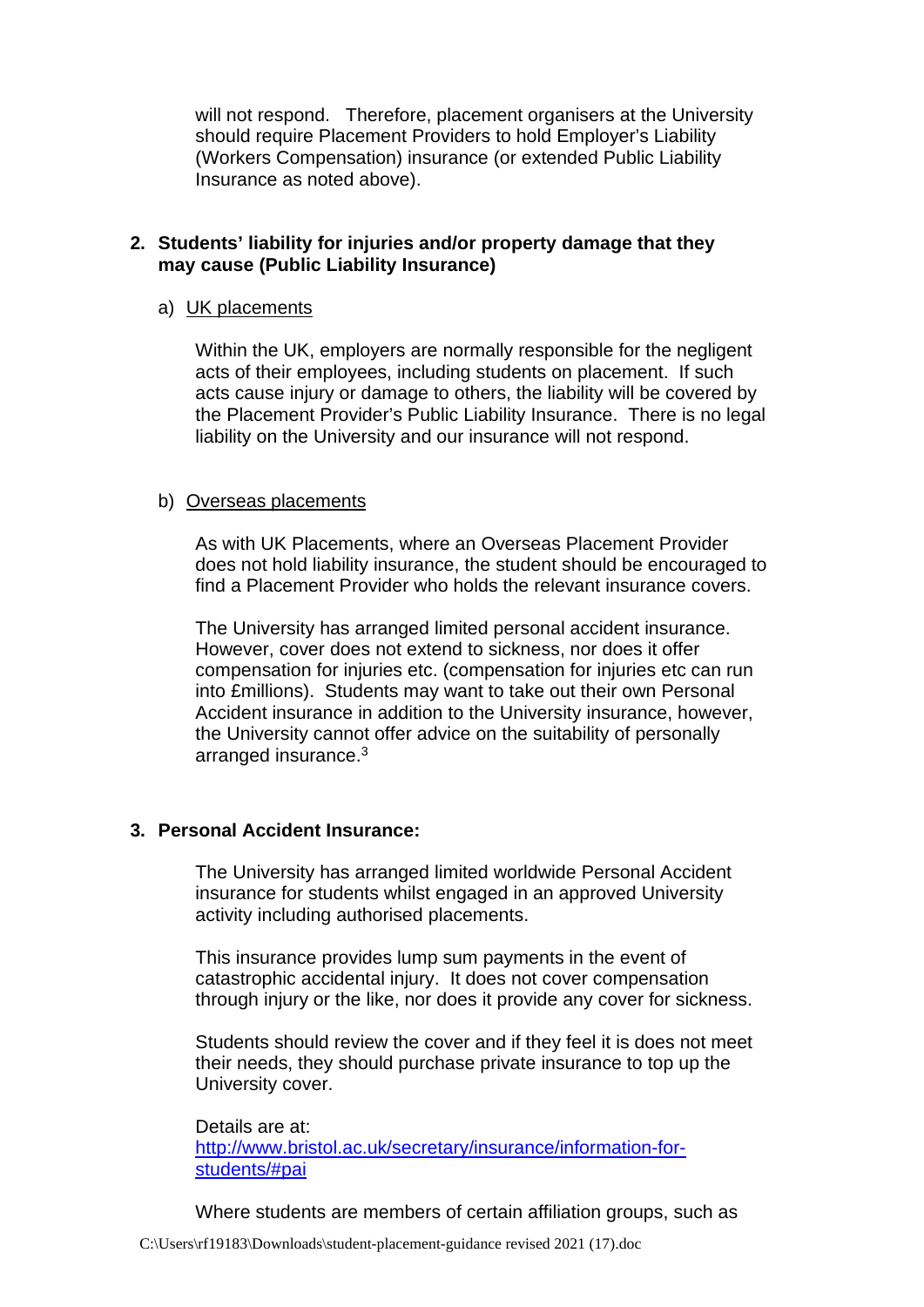The British Veterinary Association, some students may have additional personal accident insurance or other limited liability insurance3.

### **4. Travel insurance (free and mandatory)**

The University provides **free** travel insurance to all UoB students travelling on approved University business. It is a **mandatory requirement that students apply for travel insurance** and details of the cover, as well as the application can be found here:

<http://www.bristol.ac.uk/secretary/insurance/travel-insurance/>

### **5. Professional liability (professional indemnity, clinical negligence, malpractice or errors and omissions insurance).**

Students training for a profession – primarily doctors, dentists and veterinary students – may be held legally liable for professional risks (this can be known as professional indemnity, clinical negligence, malpractice or errors and omissions insurance).

The position is slightly different for these professions:

#### **Medical and dental students**

Students working within NHS hospitals in the UK are covered for professional risks under the Clinical Negligence Scheme for Trusts.

A GP practice's medical malpractice cover will cover students placed in GP practices in the UK.

If the placement is in a private hospital, hospice or nursing home, the Placement Organiser needs to ask the provider the following question:

*Will your insurance cover the liability of the student for injuries to third parties, including clinical errors, or property damage arising from their duties within your organisation?*

If the provider answers "No" to this question it is unlikely that the placement can go ahead. The Organiser should refer to the Insurance Officer for further advice.

Medical and dental students are encouraged to join the appropriate branch of the MDU or MPS. This provides them with free world wide medical/dental malpractice protection during most electives upon application to the MDU/MPS. Placement Providers need to check that students have cover for their electives before authorising any overseas placement. MDU/MPS may not be able to offer elective coverage in some countries due to local regulations (e.g. Australia).